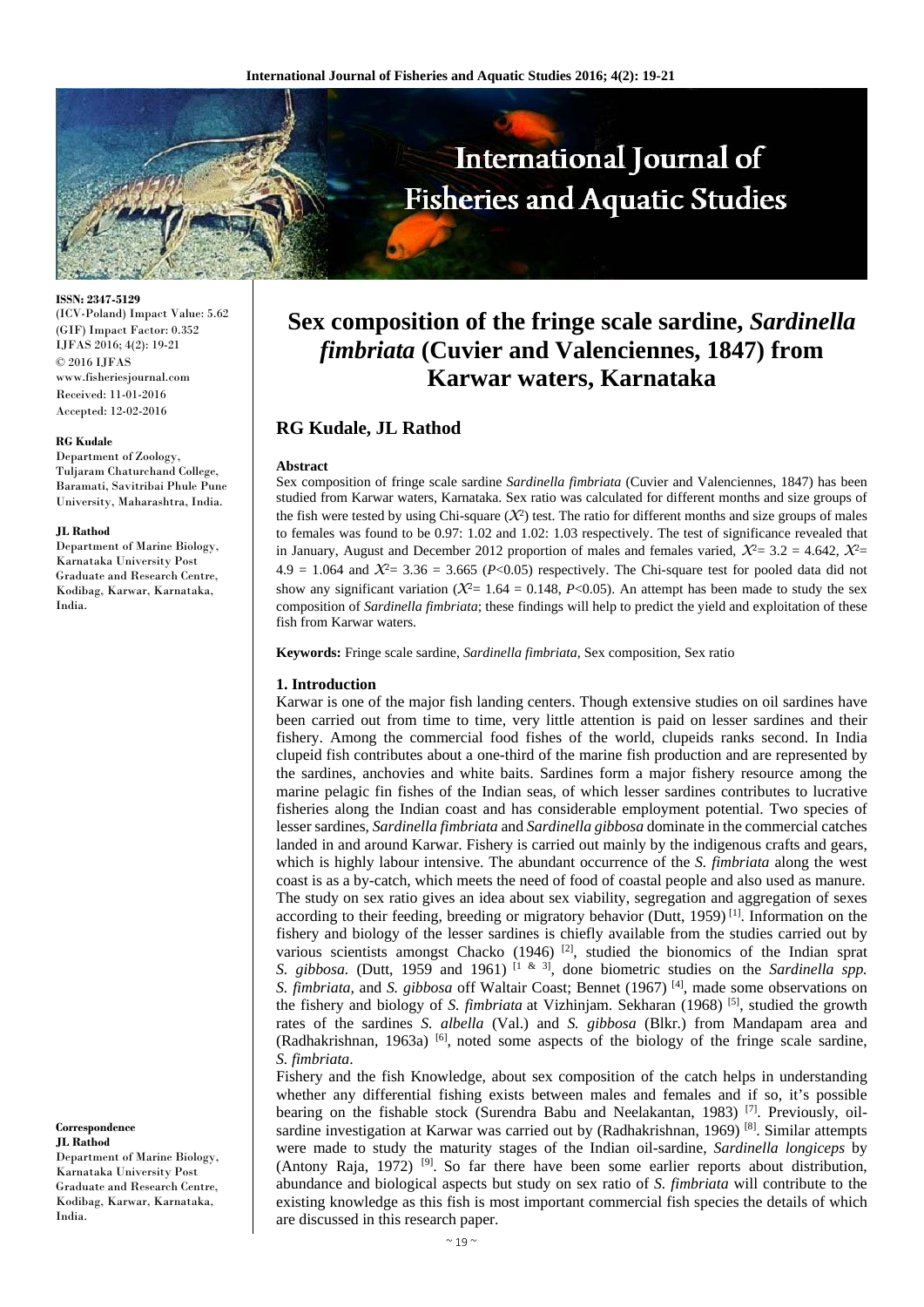# **2. Materials and Methods:**

Karwar is located at  $14^{\circ}$  48' 30" N and  $74^{\circ}$  07' 42" E. Fresh and random samples of *Sardinella fimbriata* were collected from the fish landing centre Karwar and Karwar fish market, Baithkol and Majali, during the period between December 2011 to December 2012. The collected fish were brought to the laboratory and were properly cleaned, blotted and studied for the biological details.

During present study total 1575 fish were examined. Amongst 1415 fish were used for the determination of sex and 160 fish were in-determinate. Length of each fish was measured to the nearest mm. All the fish were cut open and the sex was determined by examining the gonads. The sex ratio was calculated for different months and for specific length groups. The data is pooled, month-wise and length-wise to study the distribution of sexes according to the months and size of fish. The observed sex ratio of males to females was tested against natural ratio 1:1, by Chi-square analysis (Snedecor, 1946)  $[10]$ .

## **3. Results and Discussion:**

Much work has not been done with regard to the lesser sardines at Karwar coast, though they contribute as considerable share to the total marine fish production.

The data on sex ratio for each month showed that from December to March number of males exceeded, i.e. males outnumbered females, which coincided with the active spawning season (Fig.1). Similar observation was reported in *Katsuwonus pelamis,* males were more in number than females in 541- 620 mm length sizes (Raju, 1964) [11]. Preponderance of males may be due to the aggressiveness of the males during spawning (Wade, 1950)  $[12]$ . Females outnumber the males amongst the juveniles and spawners, while the males slightly predominate than females after spawning in *S. longiceps* (Hornell and Nayudu, 1923) [13]*.*

In present investigation the ratio of males to females was found to be 0.97: 1.02 similar results were also reported by earlier workers. The male and female in-determinate of lesser sardines *S. albella* and *S. gibbosa* exhibited a ratio of 1.12: 1 and 1.46: 1 in Mandapam waters (Bennet, 1967) [4]. The *Hilsa ilisha* exhibited a male to female ratio of 1: 1.87 in the commercial catches along East Coast of India (Ramakrishnaiah, 1972)<sup>[14]</sup>. Male were more numerous among the immature forms but the condition is reversed among the spent oil-sardines (Radhakrishnan, 1969) [8]. In the present study the ratio for different months and size groups of males to females was found to be 0.97: 1.02 and 1.02: 1.03 respectively. But in larger size groups females dominated in the catches. Critical value of Chi-square  $({\cal X}^2) = 1.64 = 0.148; 0.05; 1 D. F.$ Sum of 13 Chi-square  $(X^2) = 21.41$ , the table value for Chisquare n-1; 5% (13-1=12); 12;  $0.05% = 21.026$ . Month wise there was non-significant difference in the sex ratio of *S. fimbriata.* The flat fish *Cynoglossus semifasciatus* has a sex ratio of 1: 1.3 Seshappa and Bhimachar, 1955) [15]. Pooled data over a period of years shows that the sex ratio is 1: 1.29 of males to females. In present study it is observed that in the months of December to March, large number of males was found as compared to females, this may be because the male fish mature well in advance than female and may move to the spawning grounds so as to ensure maximum fertilization of the eggs, similar observations were made in *Mugil parsia*  (Sarojini, 1957) [16].



**Fig 1:** Monthly variation in the sex ratio of *Sardinella fimbriata* during December- 2011 to December- 2012

In the size group wise ratio, 60- 80 mm and 80- 100 mm, the male as to female ratios were 1.31: 0.76 and 1.47: 0.68. In higher length sizes more number of female was recorded 100- 120 mm; 120- 140 mm; 140- 160 mm and 160- 180 mm, the male as to female ratios were 0.83: 1.21; 0.89: 1.12; 0.80: 1.25; and 0.82: 1.21 respectively (Fig.2). Critical value of Chisquare  $(X^2) = 5.19 = 7.289$ ; 0.05; 1 D. F. and the sum of 6 Chisquare  $(X^2) = 31.15$ , table value for Chi-square  $(X^2)$  n-1, 5%  $(6-1=5)$ ; 5; 0.05% = 11.070. Size group wise there is significant difference in the sex ratio of *S. fimbriata.* In *K. pelamis* comparison between 541- 620 mm. length sizes, male were more than the females (Raju, 1964) <sup>[11]</sup>. Similar observations were made; as there is dominance of males in the 140- 150 mm size group size group and of females in the 170- 190 mm size group due to their faster growth during the June-October period (Antony Raja, 1972) [9]. In *Johnius belangerii* male to female ratio was 1: 1.26 in the commercial catches. It is observed that, as the length of fish increases the number of female also increases. Since the differences in the number of males and females are significant beyond 110 mm. According to Sarojini,  $1957$  <sup>[16]</sup>, male and female fish congregate in separate schools while moving to the spawning grounds*.* It is possible that there is breeding migration in the species (Kusuma Neelkantan, 1983) [17]*.* Preponderance of one sex in a population is because of sexual difference in growth rate, the faster growth rate leads increasingly to the less loss from predator this influences the sex ratio (Qasim, 1957)<sup>[18]</sup>.

Thus the information on the sex ratio of *S. fimbriata* will be helpful to exploit fishery resources on sustainable basis.



**Fig. 2:** Length frequency (mm) wise variation in the sex ratio of *Sardinella fimbriata*